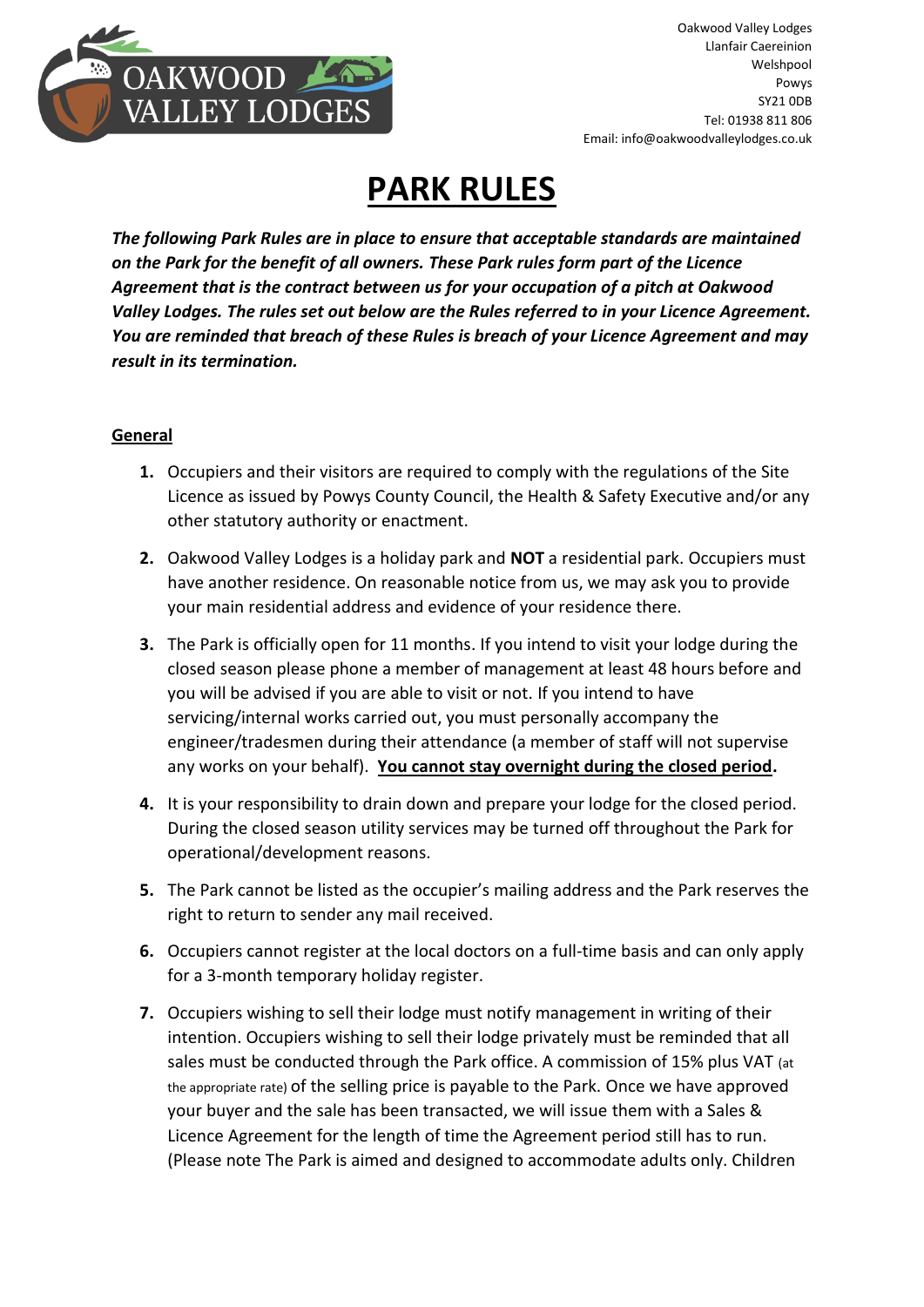

are only allowed as visitors and the Park will not sell any lodge to families with young children.)

- **8.** Under no circumstances are any unauthorised advertising signs or 'For Sale' signs to be displayed.
- **9.** Subletting is NOT allowed. The Lodge may be used by the occupier and occasional guests. The occupier is responsible at all times for the conduct of their guests. The office must be notified and all visitors must report upon arrival.
- **10.** Occupiers are responsible for ensuring that their unit has valid and current insurance (a quote can be obtained from the office). If not insured with the Park an up-to-date copy of your cover must be provided to the office. You are also responsible for ensuring all electrical, water and gas appliances comply, at all times, with the requirements of the Regulatory Authorities. We also recommend Gas Safety Service on an annual basis.
- **11.** A spare set of keys must be left with the office. They will only be given out in an emergency and under no circumstances will they be handed out to a third party without written consent from the occupier. The Park retains the right of access to any holiday lodge for the purpose of satisfying Health & Safety legislation or utility supply regulations.
- **12.** All site fees must be paid in the month in which they are due each year to ensure your pitch for the forthcoming season. Failure to pay the site fees by the due date gives us the right to withdraw the offer of a pitch and to remove the Lodge to await your collection (for which a disconnection and storage fee may be payable). All other utilities, services, fees or bills are to be paid within 14 days of invoicing.
- **13.** Your holiday Lodge may not be used for sleeping a number of persons greater than the 'maximum sleeping capacity' stipulated in your Licence Agreement. If no number is stipulated then it may not be used for sleeping a number of persons greater than the number for which it was designed.
- **14.** Skateboards, hoverboards, roller skates, scooters, children's bicycles etc. are not permitted. No games are to be played around the Park. Children must play in the field and be supervised by an adult.
- **15.** You must respect other owners' privacy at all times. Walking around or behind other occupied lodges is prohibited.

## **The Pitch & Alterations**

**16.** Lodges will be sited at the discretion of the Park and may be moved at any time to comply with regulations or to facilitate Park improvements.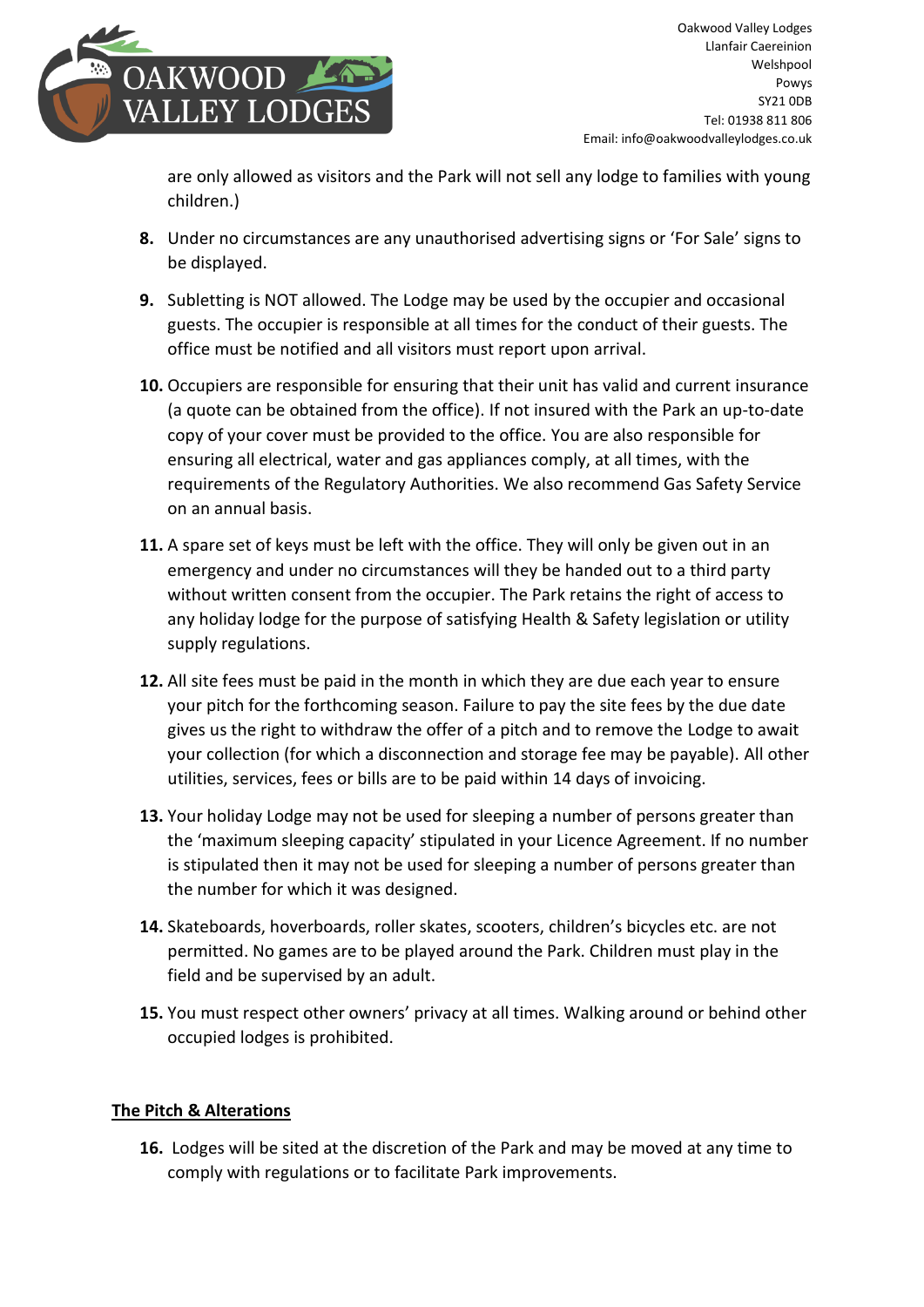

Oakwood Valley Lodges Llanfair Caereinion Welshpool Powys SY21 0DB Tel: 01938 811 806 Email: info@oakwoodvalleylodges.co.uk

- **17.** To ensure adequate ventilation you must keep the underneath of your lodge clear and not use it as storage space. If your lodge has a skirting, a hatch or access door must be fitted to allow access to the underside of the lodge.
- **18.** The colour of the lodge exterior must not be changed without our prior consent in writing. Lodges must not be reclad without prior permission and approval of the materials from the Park.
- **19.** The lodge must be maintained in a state capable of movement but may not be moved off the pitch without our prior consent in writing.
- **20.** Outside of your lodge there are no private areas. Solar lights are permitted to partially light the pathway to your lodge, but please be mindful of placing so that mowing can still be carried out. Gazebos, windbreaks, flags and multiple statues/figurines are not permitted; the Park retains the right to remove such structures without liability. If you are unsure please check with the office.
- **21.** Private gardens must be kept neat and tidy. **No trees or shrubs may be planted without the Parks approval.** Anything that is planted by you on the Park cannot then be removed without the Parks prior permission. You are **NOT** permitted to erect any new fences and hedges. Existing fences and hedges must be properly maintained, but may not be replaced or removed.
- **22.** You or your guests must **NOT damage, remove or interfere** with any equipment, property, **flora or fauna** on the Park which is owned by the Park or by a third party. You are NOT permitted to cut/lop any trees or hedges belonging to the Park.
- **23.** Caution is advised when maintaining your pitch as site services are close to the surface.
- **24.** If a Lodge or pitch is deemed by the Park to be in an untidy or poor condition notice may be given to charge the occupier for the work(s) required.
- **25.** Gardens must be left intact when you vacate your pitch. Vegetables may not be grown.
- **26.** You are not permitted to keep any flammable substances on the Park except for your reasonably necessary domestic use.
- **27.** No explosive materials may be kept on the Park.
- **28.** For the safety of occupiers, bonfires, paraffin heaters, incinerators, pyrotechnics and other external fires are not permitted on the Park. Barbeques are allowed, provided you have taken adequate safety precautions to prevent the spread of fire.
- **29.** No guns, firearms or other offensive weapons may be kept on the Park under any circumstances.
- **30.** Only window lines are allowed. Washing lines are prohibited unless agreed with the Park. Washing must NOT be draped over the balcony hand rails.
- **31.** If you wish to carry out improvements to your lodge or pitch you must submit a written request to the Park in advance, setting out the details of the proposed improvements along with plans/sketches of the proposed improvements. This includes any plans for erecting trellis, balcony, decking or adding any footpaths/slabbing.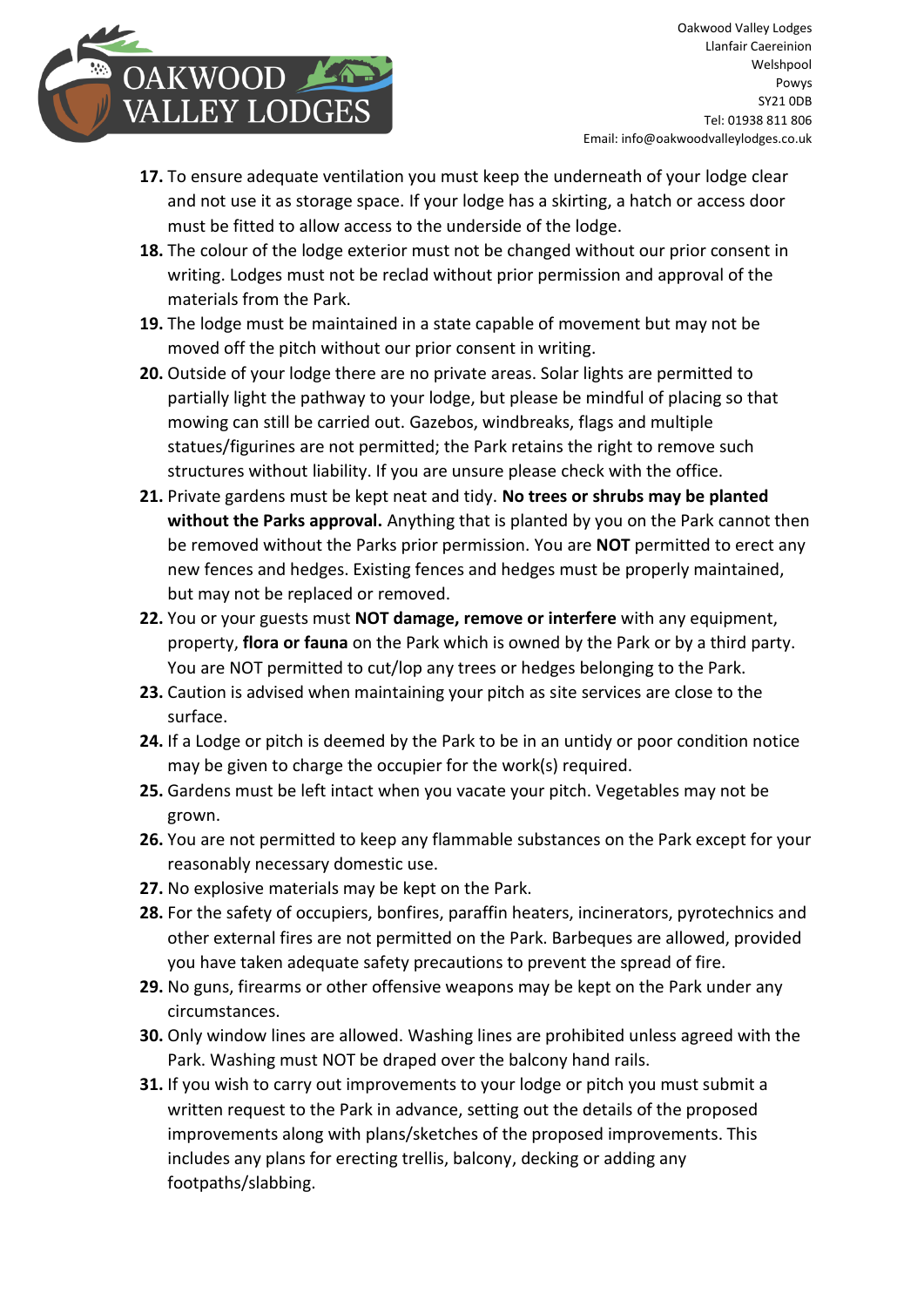

**32.** TV aerials and satellite dishes must be screened from public view where possible.

#### **Storage**

- **33.** One storage box or other similar structure is permitted per pitch. The size, type, material, location and design must be approved in writing in advance by the Park. It is your responsibility to ensure it is adequately maintained and kept neat and tidy at all times.
- **34.** Any box or structure erected must be made of non-combustible material and must comply with the conditions of the Park's site licence and fire safety requirements.

#### **Household Refuse**

- **35.** You are responsible for the disposal of your household waste, including garden and recyclable waste. Waste must be deposited in the appropriate bins or containers provided. Containers must not be overfilled. No external dustbins are allowed outside the lodges.
- **36.** Any scrap metal, furniture, batteries, electrical items etc. must be either taken home or to the local refuse point.

#### **Business Activities**

**37.** You are not permitted to carry on any business activities from your holiday lodge, the pitch or any other part of the Park. You must not use the holiday Lodge, the pitch or the Park for storage of stock, plant, machinery or equipment used or intended for any business purpose.

#### **Noise Nuisance**

**38.** Musical instruments, music players, TV's, radio's and other appliances must not be used in such a way as may cause a nuisance or disturbance to others, particularly between the hours of 10.00pm and 9.00am.

#### **Utilities**

- **39.** You must take appropriate steps to safeguard your external water pipes against potential frost damage.
- **40.** Hosepipes may be used but care should be exercised not to waste water.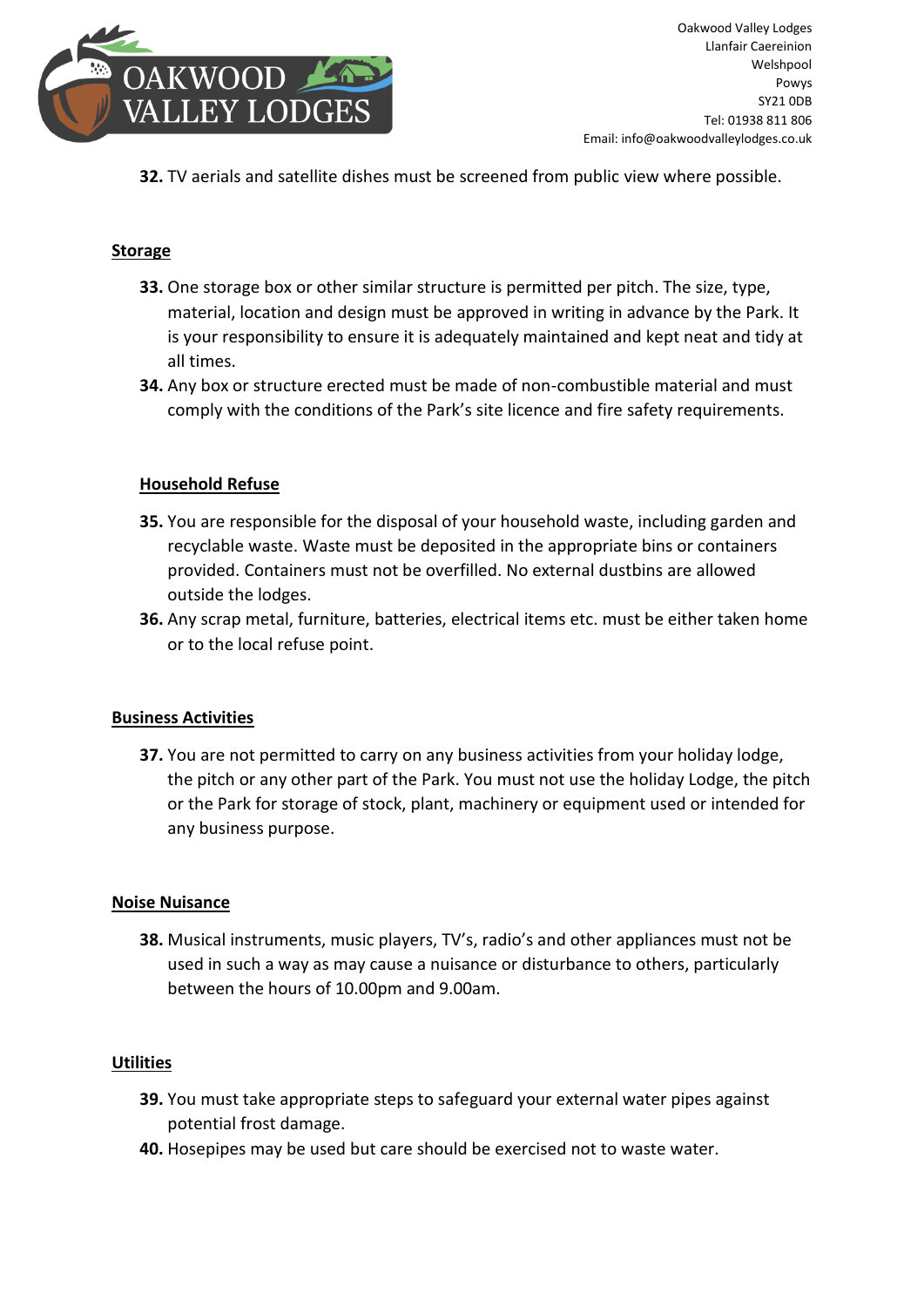

## **Vehicles and Parking**

- **41.** The speed limit on the park is 10mph and must be strictly adhered to at all times.
- **42.** Parking is only permitted in the spaces provided and vehicles should be kept off the grass at all times.
- **43.** Roads must be kept clear at all times for access by emergency vehicles.
- **44.** Abandoned or unroadworthy vehicles must not be kept or used on the Park.
- **45.** Touring caravans, motorhomes, lorries, vans, boats and any other large vehicles are not permitted on the Park without prior permission.
- **46.** You must not carry out any major works on a vehicle on the park, such as dismantling of parts of the engine and the removal of oil and other fuels.
- **47.** Any delivery vehicles must be met by the office. Delivery drivers are not permitted to enter the premise.

### **Pets**

- **48.** Dogs are only permitted on the Park if kept under control and supervised at all times and on a short lead.
- **49.** Occupiers should have no more than 2 dogs, unless you have a prior agreement with the Park.
- **50.** Do not allow your dogs to annoy your neighbours or foul areas around the Park. Please clean up after your dog at all times (even in the field). A dog waste bin is provided. If your dog is noisy and unsociable you will be asked to remove it from the Park and it will not be permitted to return.
- **51.** Dogs should be exercised off the Park or in the field.
- **52.** Nothing within these rules prevents you from keeping an assistance dog if this is required to support your disability and Assistance Dogs UK or any successor body has issued you with an Identification Book or other appropriate evidence of requirement.
- **53.** Unsociable or dangerous dogs are not permitted and The Park reserves the right to refuse certain breeds of dog.
- **54.** Other pets are at the Parks discretion.
- **55.** Please adhere to the countryside code by respecting the countryside, farmers, farmland and livestock. Please ensure you close all gates behind you.